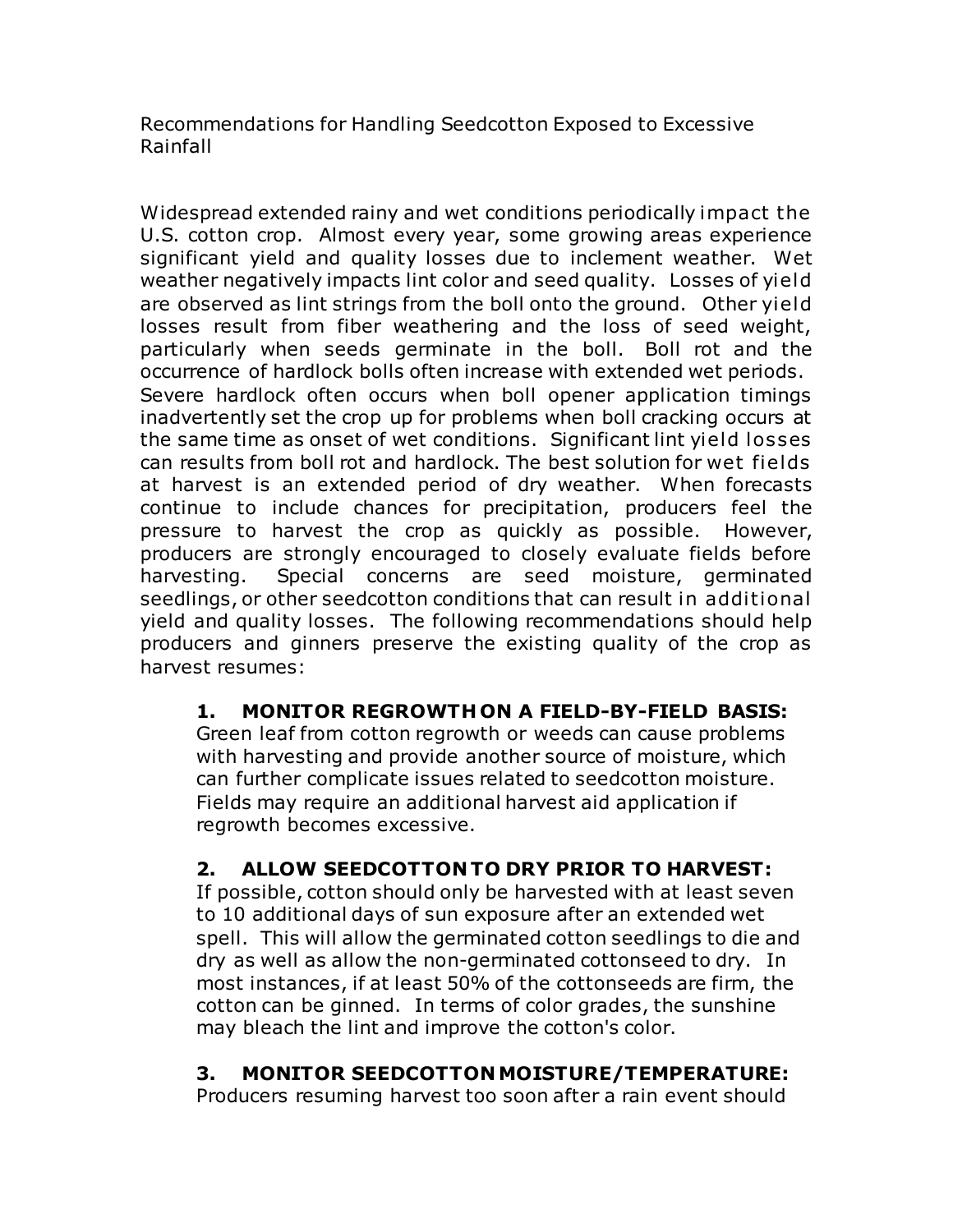anticipate seedcotton moisture that may exceed 12%. If excessive moisture is present, seedcotton will begin deteriorating if stored more than 24 hours prior to ginning. Research has shown that germinated cottonseed usually maintains a greater moisture level than normal cottonseed. It is recommended that module temperatures be monitored in at least six locations immediately following module formation and again every 12 hours for at least six days. If temperatures rise more than 20 degrees or reach 120 degrees, immediate ginning is recommended.

### **4. BRING DRY SEEDCOTTON TO GINS:**

Growers should take the necessary steps to bring dry seedcotton to the gin, with the understanding that the only thing worse than wet cotton in the field is wet cotton in a module. Growers are strongly encouraged to refer to the publication, ["Just Build](http://www.cotton.org/tech/quality/just-build-it.cfm)  [It"](http://www.cotton.org/tech/quality/just-build-it.cfm) and "Just Tarp It." his publications provide important information on module site selection, module formation as well as tarp selection and application. In case the of creation wet modules can not be avoided, growers are advised to call the ginner ahead of time to be absolutely sure the ginner has the space on his schedule as well as the equipment and capacity to take care of wet seedcotton. Once wet seedcotton is in a module it will deteriorate unless it is ginned immediately. Growers should understand that wet seedcotton is more costly to gin because it requires more heat and slower processing.

### **5. GINNING RECOMMENDATIONS:**

Excessive moisture at the gin will require increased drying of the seedcotton to ensure that the cotton can be properly ginned. When germinated seed are present, seed coats will likely be in the lint after the gin stand. If substantial amounts of seed coats are present, it may be necessary to use two stages of lint cleaning. If air-type lint cleaners are used, care must be exercised to ensure that substantial quantities of fiber attached to the seed coat are not removed. When excess lint loss is observed, it may be necessary to close the opening in the air jet cleaner to reduce or prevent excessive fiber loss.

### **6. PROPERLY MAINTAIN LINT CLEANERS:**

The first grid bar on the first lint cleaner will encounter abnormally high wear during the season. Monitor the first grid bar and clean it as required or be prepared to replace it during